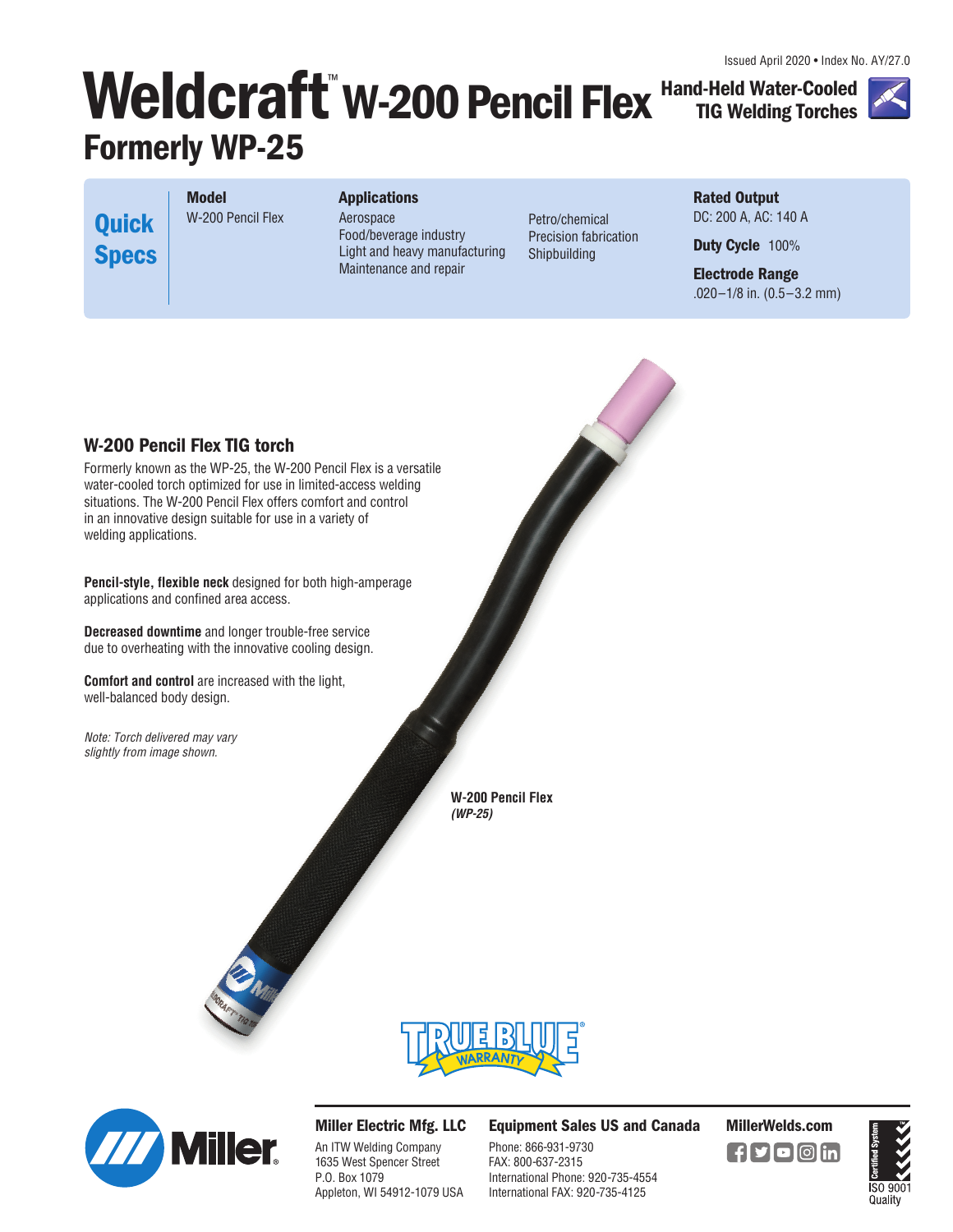# **Torch Packages**

|                  | <b>Models</b>     |                            | <b>Braided Rubber</b> | <b>Vinyl</b>                 |                     |
|------------------|-------------------|----------------------------|-----------------------|------------------------------|---------------------|
| <b>Old Model</b> | <b>New Name</b>   | 12.5 ft. $(3.8 \text{ m})$ | $25$ ft. $(7.6)$ m)   | $12.5$ ft. $(3.8 \text{ m})$ | $25$ ft. $(7.6)$ m) |
| <b>WP-25</b>     | W-200 Pencil Flex | <b>WP-25-12-R</b>          | <b>WP-25-25-R</b>     | <b>WP-25-12</b>              | <b>WP-25-25</b>     |

**Torch packages include torch body, handle, power cable, gas hose, and water hose.**

## **Connectors**

## **Power cable connectors**





**195377**  50 mm Dinse-style with water return line for water-cooled torch.

**195380**  50 mm Dinse-style gas thru with gas and water return lines for water-cooled torch.



**225028**  50 mm thread-lock-style for water-cooled torch.



**45V11**  Power cable adapter for water-cooled torch.

| <b>Machines</b>                                                                                  | <b>Connection Type</b>      | <b>1-Piece Power Cable Connectors</b> |
|--------------------------------------------------------------------------------------------------|-----------------------------|---------------------------------------|
| <b>TIG Machines</b>                                                                              |                             |                                       |
| CST® 280 (Dinse)                                                                                 | 50 mm Dinse-style           | 195377                                |
| Dynasty® 200/210/280/350/400                                                                     | 50 mm Dinse-style           | 195377                                |
| Dynasty <sup>®</sup> 700/800                                                                     | 50 mm thread-lock           | 225028                                |
| Maxstar <sup>®</sup> 200/210/280/350/400                                                         | 50 mm Dinse-style           | 195377                                |
| Maxstar <sup>®</sup> 700/800                                                                     | 50 mm thread-lock           | 225028                                |
| Syncrowave <sup>®</sup> 200/210                                                                  | 50 mm Dinse-style gas thru  | 195380                                |
| Syncrowave <sup>®</sup> 250 DX/300/350 DX (Dinse)                                                | 50 mm Dinse-style           | 195377                                |
| Syncrowave <sup>®</sup> 250 DX/300/350 DX (stud)                                                 | $1/2$ in. stud              | 45V11                                 |
| <b>Multiprocess Machines</b>                                                                     |                             |                                       |
| Dimension™ 302/452/NT 450/650/652                                                                | $1/2$ in. stud              | 45V11                                 |
| Dynasty <sup>®</sup> 280 DX Multiprocess                                                         | 50 mm Dinse-style           | 195377                                |
| Multimatic <sup>®</sup> 255                                                                      | 50 mm Dinse-style           | 195377                                |
| PipeWorx                                                                                         | $1/2$ in. stud              | 45V11                                 |
| XMT <sup>®</sup> 304/350                                                                         | 50 mm Dinse-style           | 195377                                |
| <b>XMT® 450</b>                                                                                  | $1/2$ in. stud              | 45V11                                 |
| <b>Engine-Driven Machines</b>                                                                    |                             |                                       |
| Most Big Blue®, Trailblazer®, Bobcat™,<br>Blue Star <sup>®</sup> and Wildcat <sup>®</sup> models | $1/2$ in. stud              | 45V11                                 |
| Big Blue <sup>®</sup> 450 Duo CST                                                                | 50 mm Dinse-style           | 195377                                |
| <b>General Reference</b>                                                                         |                             |                                       |
|                                                                                                  | 50 mm Dinse-style           | 195377                                |
|                                                                                                  | 50 mm Dinse-style gas thru  | 195380                                |
|                                                                                                  | 50 mm thread-lock           | 225028                                |
|                                                                                                  | $1/2$ in. stud              | 45V11                                 |
| <b>Other Adapter</b>                                                                             |                             |                                       |
|                                                                                                  | Stud to Dinse-style adapter | 232728                                |

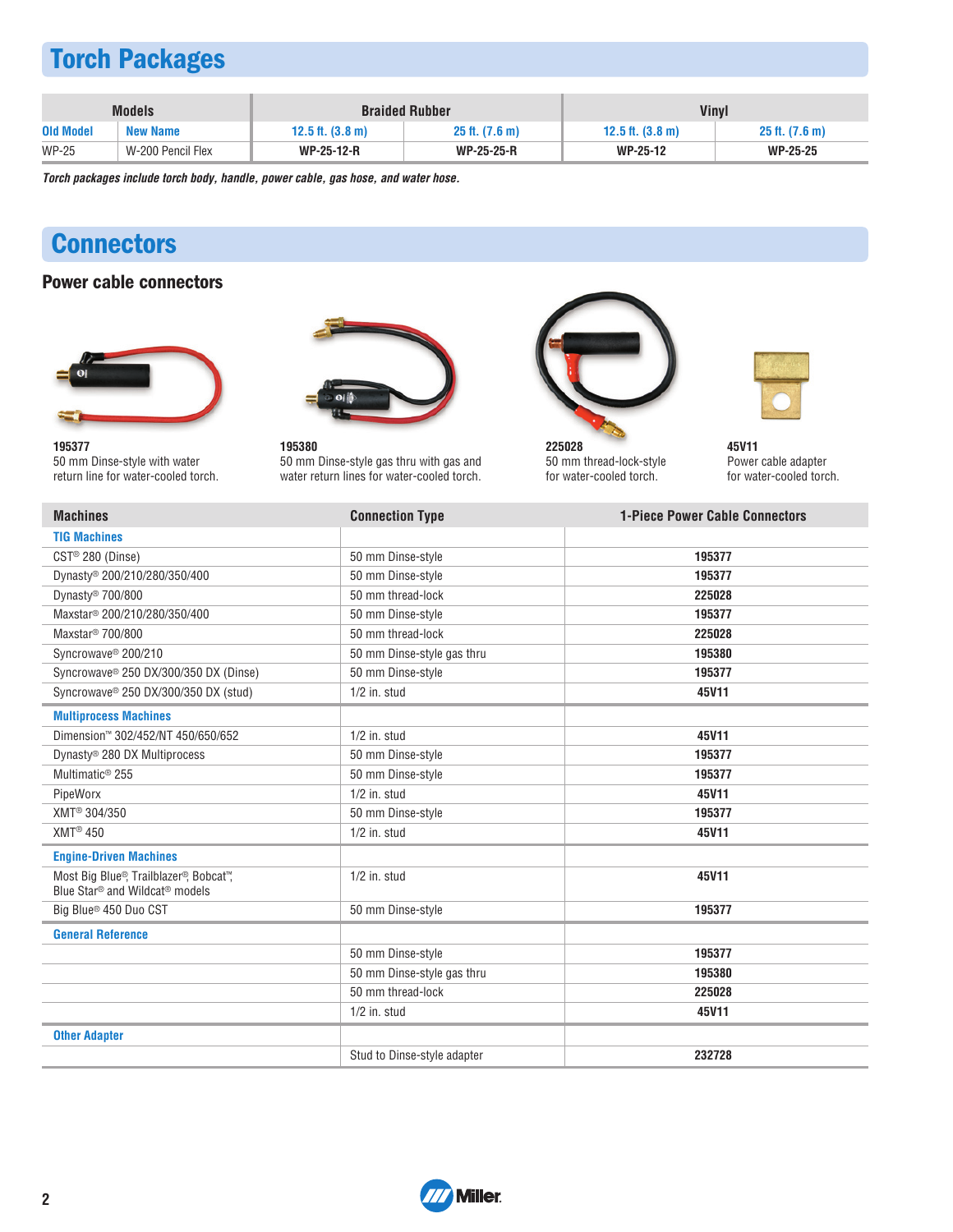**Consumables (Refer to Owner's Manual for additional replacement parts.)**



| <b>Non-Gas Lens</b>             |         |              |              |               |       |              |              |              |              |              |
|---------------------------------|---------|--------------|--------------|---------------|-------|--------------|--------------|--------------|--------------|--------------|
| Electrode Size - inch (mm)      |         | .040(1.0)    |              | 1/16(1.6)     |       |              | 3/32(2.4)    |              | 1/8(3.2)     |              |
| 1 Insulator (required)          |         | 598882       |              | 598882        |       |              | 598882       |              | 598882       |              |
| 2 Collet                        |         | 13N21        |              | <b>13N22</b>  |       |              | 13N23        |              | 13N24        |              |
| 3 Collet Body                   |         | <b>13N26</b> |              | <b>13N27</b>  |       |              | <b>13N28</b> |              | <b>13N29</b> |              |
| Nozzle Size - size # (inch)     | 3(3/16) | 4(1/4)       | 5(5/16)      | 6(3/8)        |       | 7(7/16)      | 8(1/2)       | 10(5/8)      | 12(3/4)      | <b>Short</b> |
| 4 Alumina                       |         | <b>13N08</b> | <b>13N09</b> | <b>13N10</b>  |       | <b>13N11</b> | <b>13N12</b> | <b>13N13</b> |              |              |
| * Lava                          |         | <b>13N14</b> | <b>13N15</b> | <b>13N16</b>  |       | <b>13N17</b> | —            | 13N19        |              |              |
| * Long Lava                     | 796F70  |              | 796F72       | 796F73        |       |              |              |              |              |              |
| * X-Long Lava                   | 796F74  | 796F75       |              | 796F77        |       |              |              |              |              |              |
| <b>Gas Lens</b>                 |         |              |              |               |       |              |              |              |              |              |
| Electrode Size - inch (mm)      |         | .040(1.0)    |              | 1/16(1.6)     |       |              | 3/32(2.4)    |              | 1/8(3.2)     |              |
| 1 Insulator (required)          |         | 598882       |              | 598882        |       |              | 598882       |              | 598882       |              |
| 2 Collet                        |         | <b>13N21</b> |              | <b>13N22</b>  |       |              | 13N23        |              | <b>13N24</b> |              |
| 5 Gas Lens                      |         | 45V42        |              | 45V43         |       |              | 45V44        |              | 45V45        |              |
| Nozzle Size $-$ size $#$ (inch) | 3(3/16) | 4(1/4)       | 5(5/16)      | 6(3/8)        |       | 7(7/16)      | 8(1/2)       | 10(5/8)      | 12(3/4)      | <b>Short</b> |
| 6 Alumina Gas Lens              |         | 53N58        | 53N59        | 53N60         | 53N61 |              | 53N61S       |              |              |              |
| <b>Large Diameter Gas Lens</b>  |         |              |              |               |       |              |              |              |              |              |
| Electrode Size - inch (mm)      |         | .040(1.0)    |              | 1/16(1.6)     |       |              | 3/32(2.4)    |              | 1/8(3.2)     |              |
| 7 Insulator (required)          |         | 54N63-20     |              | 54N63-20      |       |              | 54N63-20     |              | 54N63-20     |              |
| 8 Collet                        |         | 13N21L       |              | <b>13N22L</b> |       |              | 13N23L       |              | 13N24L       |              |
| 9 Large Diameter Gas Lens       |         | 45V0204S     |              | 45V116S       |       |              | 45V64S       |              | 995795S      |              |
| Nozzle Size $-$ size $#$ (inch) | 3(3/16) | 4(1/4)       | 5(5/16)      | 6(3/8)        |       | 7(7/16)      | 8(1/2)       | 10(5/8)      | 12(3/4)      | <b>Short</b> |
| 10 Large Dia. Gas Lens          |         |              |              | 57N75         |       |              | 57N74        | 53N88        | 53N87        | 53N89        |
| * Large Dia. Gas Lens-L         | —       | –            | —            | 57N75L        |       |              | 57N74L       | 53N88L       | 53N87L       |              |
| * Large Dia. Gas Lens-XL        |         |              |              | 57N75XL       |       |              | 57N74XL      | 53N88XL      | 53N87XL      |              |

\*Not shown.